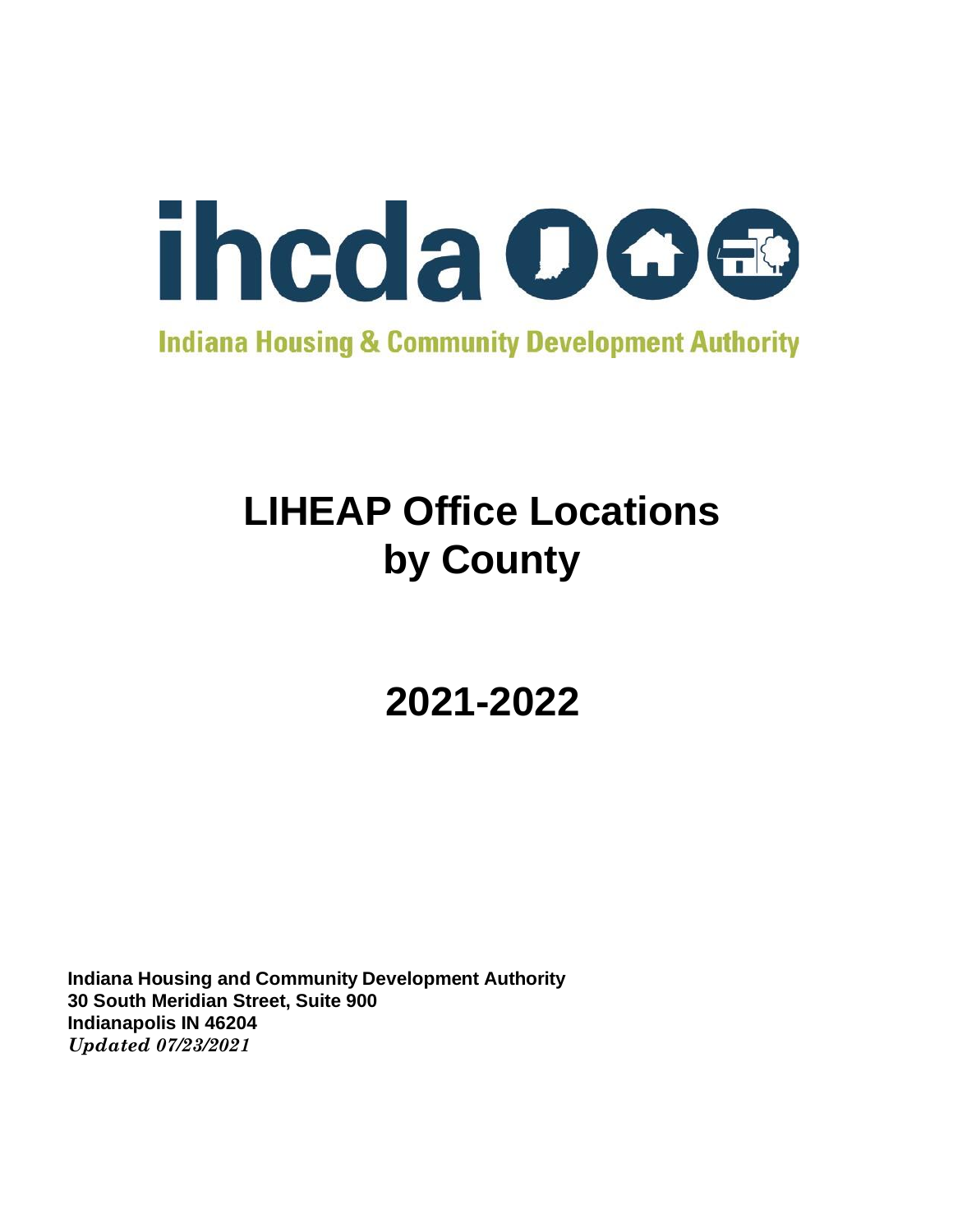## **Adams County**

Community & Family Services, Inc. 301 Mercer Avenue Decatur, IN 46733 Telephone: 260-726-9318 email: comfama@comfam.org Website: www.communityandfamilyservices.org

## **Allen County**

Brightpoint 227 E Washington Blvd Fort Wayne, IN 46802 Telephone: 800-589-3506 Appt Line: 800-589-2264 Fax: 844-510-5775 email: gethelp@mybrightpoint.org Website: www.mybrightpoint.org

## **Bartholomew County**

Human Services, Inc 4355 E CR 600 N Columbus, IN 47203 Telephone: 812-372-8407 M-F 8:00a-5:00p Website: www.hsi-indiana.com

## **Benton County**

Community Action of Western IN 105 S Howard Street Oxford, IN 47971 Telephone: 765-385-0623 Fax: 765-385-0623 Website: www.capwi.org

# **Blackford County**

Community & Family Services, Inc. 1015 W Washington Street Hartford City, IN 47348 Telephone: 260-726-9318 email: comfama@comfam.org Website: www.communityandfamilyservices.org

#### **Boone County**

Area IV 1600 W Main Street Lebanon IN 46052 Telephone: 765-447-7683 Fax: 765-447-6862 M-F 8:00a-4:30p Website: www.areaivagency.org

## **Brown County**

South Central Community Action Program 746 Memorial Drive Nashville, IN 47448 Telephone: 812-988-6636 Fax: 812-988-8586 email: eap@insccap.org Website: www.insccap.org

## **Carroll County**

Area IV 901 Prince William Road Delphi, IN 46923 Telephone: 765-447-7683 Fax: 765-447-6862

# **Cass County**

Area Five Main Office 1801 Smith Street Logansport, IN 46947 Telephone: 574-722-4451 or 800-654-9421 M-F 8:00a-4:30p Appointments from 9:00a-3:00p Website: www.areafive.com

# **Clark County**

Community Action of Southern Indiana  $201$  E  $15<sup>th</sup>$  Street Jeffersonville, IN 47130 Telephone: 812-288-6451 M-F 8:30a-4:30p Website: www.casi1.org

# **Clay County**

Western Indiana Community Action Agency 859 W Jackson Street, Suite A Brazil, IN 47834 Telephone: 812-443-0122 Fax: 812-446-7058 Website: www.wicaa.org

#### **Clinton County**

Area IV 5 South Main Street Frankfort, IN 46041 Telephone: 765-447-7683 Fax: 765-447-6862 M-F 8:00a-4:30p Website: www.areaivagency.org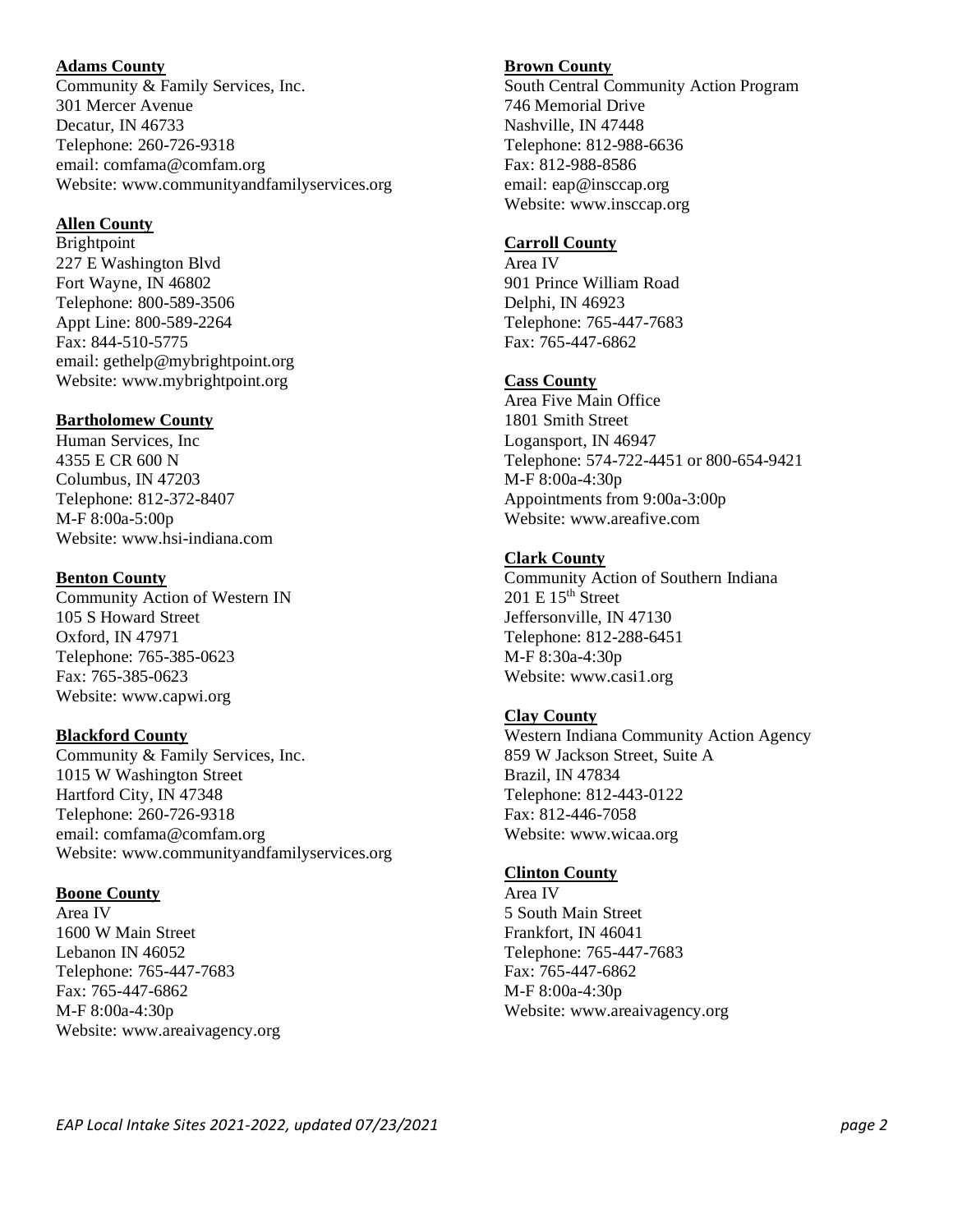## **Crawford County**

Lincoln Hills Development Corporation Joan Ritchie Center 508 West 5th Street English, IN 47118 Telephone: 800-467-1435 Fax: 812-338-2633 Website: www.lhdc.org

## **Daviess County**

Pace Community Action Agency 2103 Cosby Road Washington, IN 47501 Telephone: 812 254-6098 Website: www.pacecaa.org

# **Dearborn County**

Southeastern Indiana Economic Opportunity Corp 110 Importing Street Aurora, IN 47001 Telephone: 888-292-5475 Fax: 812-926-4475 Website: www.sieoc.org

Southeastern Indiana Economic Opportunity Corp Head Start – Dearborn County 13195 Spangler Road Dillsboro IN 47018 Telephone: 888-292-5475 Fax: 812-926-4475 Website: www.sieoc.org

# **Decatur County**

Human Services, Inc 1939 C N Carver Street Greensburg, IN 47240 Telephone: 812-663-8830 M-F 8:00a-5:00p Website: www.hsi-indiana.com

# **Dekalb County**

Brightpoint 209 N Jackson Street Auburn, IN 46706 Telephone: 800-589-3506 Appt Line: 800-589-2264 Fax: 844-510-5775 email: gethelp@mybrightpoint.org Website: www.mybrightpoint.org

# **Delaware County**

Interlocal Community Action Program, Inc. 407 West Main Street Muncie, IN 47350 Telephone: 765-288-8732 Fax: 765-288-8733 M-Th 8:00a-5:00p Fri 8:00a-4:00p icap@icapcaa.org Website: www.icapcaa.org

# **Dubois County**

TRI-CAP 607 Third Avenue/PO Box 729 Jasper, IN 47547-0729 Telephone: 812-482-2233 Website: www.tri-cap.net

# **Elkhart County**

REAL Services, Inc 500 N Nappanee Street Suite 4A Elkhart, IN 46514 Telephone: 574-333-3085 Website: www.realservices.org

REAL Services, Inc Salvation Army 1013 North Main Street Goshen IN 46526 Telephone: 574-534-2564 Website: www.realservices.org

# **Fayette County**

Interlocal Community Action Program, Inc. 717 West 21st Street, Suite 1204 Connersville, IN 47331 Telephone: 765-692-0236 Fax: 765-825-8659 M-Th 8:00a-5:00p Fri 8:00a-4:00p icap@icapcaa.org Website: www.icapcaa.org

# **Floyd County**

Community Action of Southern Indiana 1218 E Oak Street New Albany, IN 47150 Telephone: 812-920-4782 M-F 8:30a-4:30p Website: www.casi1.org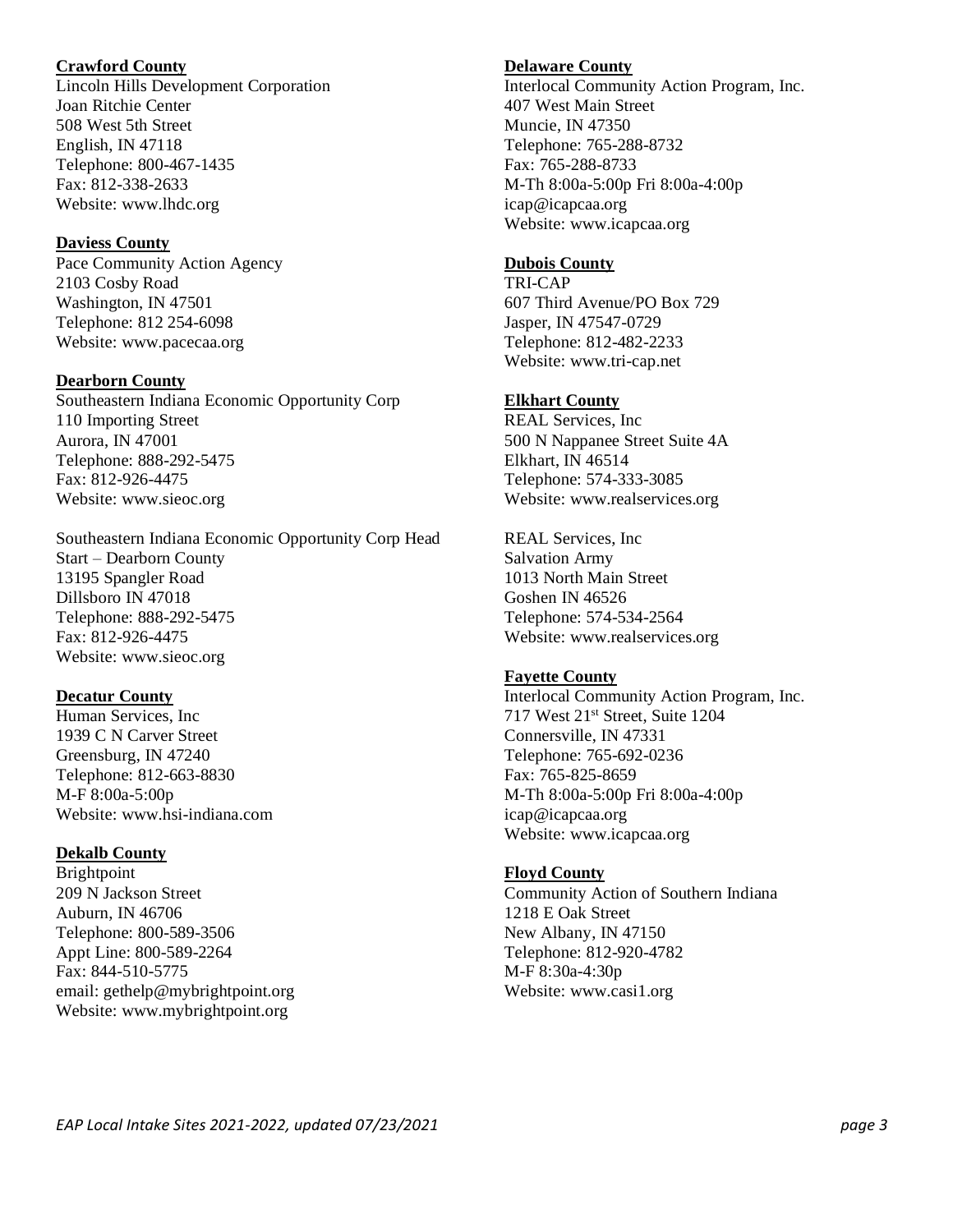## **Fountain County**

Community Action of Western IN 418 Washington Street Covington, IN 47932 Telephone: 765-793-4881 Fax: 765-793-4884 Website: www.capwi.org

## **Franklin County**

Southeastern Indiana Economic Opportunity Corp 528 Main Street Brookville, IN 47012 Telephone: 888-292-5475 Fax: 812-926-4475 Website: www.sieoc.org

# **Fulton County**

REAL Services, Inc Community Resource Center 625 Pontiac Street Rochester, IN 46975 Telephone: 574-223-7649 Website: www.realservices.org

## **Gibson County**

Community Action Program of Evansville 115 North Prince Street Princeton, IN 47670 Telephone: 812-386-6576 Website: www.capeevansville.org

# **Grant County**

Interlocal Community Action Program, Inc. 327 East 2<sup>nd</sup> Street Marion, IN 46952 Telephone: 765-573-5193 Fax: 765-573-5490 M-Th 8:00a-5:00p Fri 8:00a-4:00p icap@icapcaa.org Website: www.icapcaa.org

## **Greene County**

Pace Community Action Agency 11 Northwest 7<sup>th</sup> Street Linton, IN 47441 Telephone: 812-699-4429 Website: www.pacecaa.org

# **Hamilton County**

Area IV Good Samaritan Network of Hamilton County 12933 Parkside Drive Fishers, IN 46038 Tel: 317.842.2603 Fax: 317.842.4766 M-F 9:00a-4:30p Website: https://www.gsnlive.org/

# **Hancock County**

Interlocal Community Action Program, Inc. 141 Green Meadows Drive Suite 4 Greenfield, IN 46140 Telephone: 317-462-2557 Fax: 317-462-1936 M-Th 8:00a-5:00p Fri 8:00a-4:00p icap@icapcaa.org Website: www.icapcaa.org

## **Harrison County**

Community Action of Southern Indiana Harrison County Community Services 101 Hwy 62 West Corydon, IN 47112 M-F 8:30a-4:30p Telephone: 812-738-8143 Website: www.casi1.org

# **Hendricks County**

Area IV 7230 Arbuckle Commons Suite 102 Brownsburg, IN 46112 Telephone: 765-447-7683 Fax: 765-447-6862 M-F 8:00a-4:30p Website: www.areaivagency.org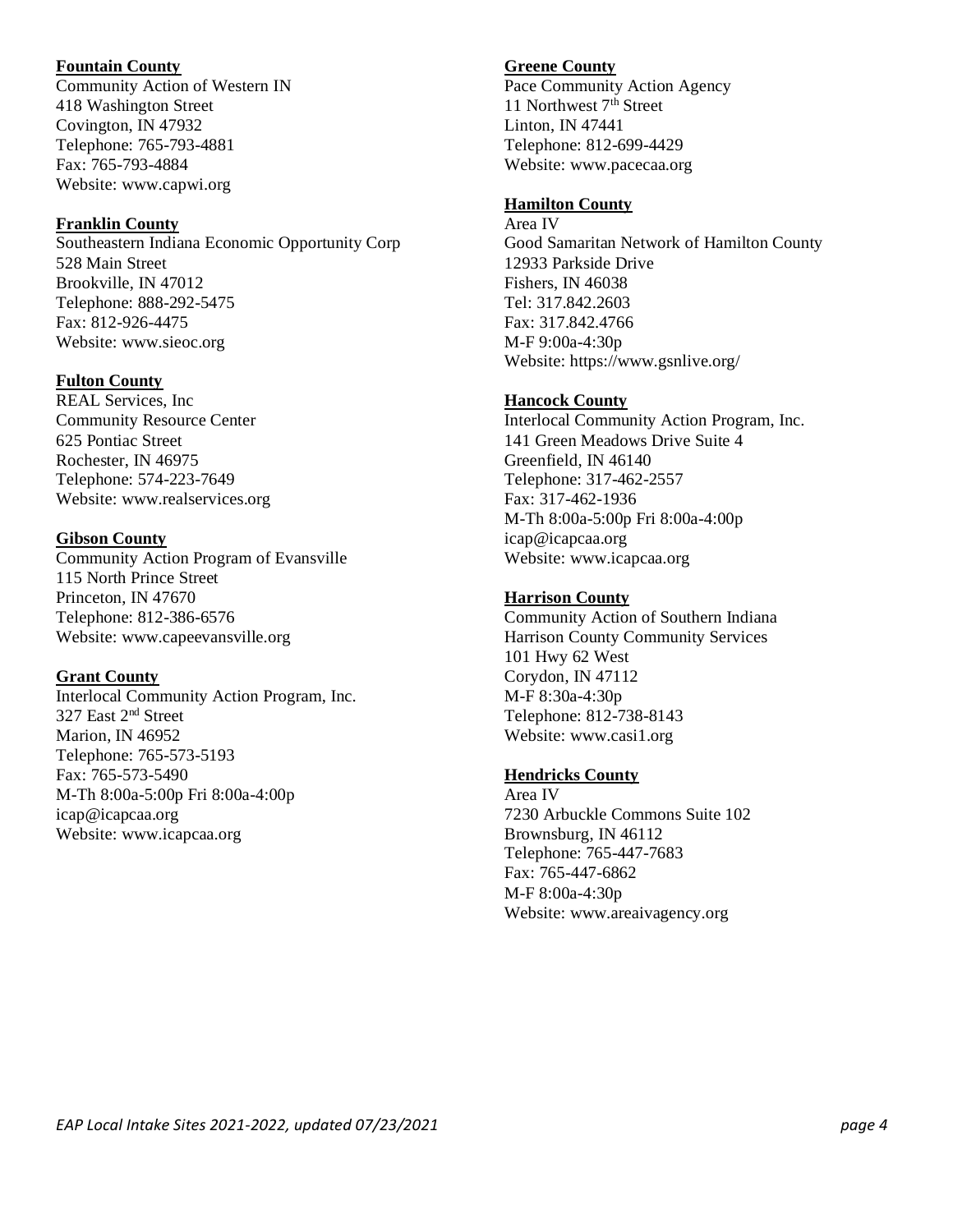### **Henry County**

Interlocal Community Action Program, Inc. 615 West State Road 38 New Castle, IN 47362 Telephone: 765-529-4403 Fax: 765-593-2510 M-Th 8:00a-5:00p Fri 8:00a-4:00p icap@icapcaa.org Website: www.icapcaa.org

## **Howard County**

Area Five 107 West Taylor Street Kokomo, IN 46901 Telephone: 765-454-5562 or 800-654-9421 M-F 8:00a-4:30p Appointments from 9:00a-3:00p Website: www.areafive.com

## **Huntington County**

Community & Family Services, Inc. 1255 Engle Street Huntington, IN 46750 Telephone: 260-726-9318 email: comfama@comfam.org Website: www.communityandfamilyservices.org

## **Jackson County**

Human Services, Inc 1115 E Oak Street Seymour, IN 47274 Telephone: 812-522-8718 M-F 8:00a-5:00p Website: www.hsi-indiana.com

#### **Jasper County**

Northwest Indiana Community Action 967 East Leopold Street Rensselaer, IN 47978 Telephone: 219-866-8071 Website: www.nwi-ca.com

#### **Jay County**

Community & Family Services, Inc. 1205 North Meridian Street Portland, IN 47371 Telephone: 260-726-9318 email: comfama@comfam.org Website: www.communityandfamilyservices.org

## **Jefferson County**

Ohio Valley Opportunities 421 West Walnut Street Madison, IN 47250 Telephone: 812-265-5858 Website: www.ovoinc.org

## **Jennings County**

Ohio Valley Opportunities Valley Court Apartments 500 Hayden Pike North Vernon, IN 47265 Telephone: 812-265-5858 Website: www.ovoinc.org

# **Johnson County**

Human Services, Inc 600 Ironwood Drive, Suite N Franklin, IN 46131 Telephone: 317-346-2331 M-F 8:00a-5:00p Website: www.hsi-indiana.com

# **Knox County**

Pace Community Action Agency 525 North 4<sup>th</sup> Street Vincennes, IN 47591 Telephone: 812-882-7927 Website: www.pacecaa.org

# **Kosciusko County**

REAL Services, Inc 110 E Prairie Street, Suite 2 & 3 Warsaw, IN 46580 Telephone: 574- 267-2699 Website: www.realservices.org

# **LaGrange County**

Brightpoint Telephone: 800-589-3506 Appt Line: 800-589-2264 Fax: 844-510-5775 email: gethelp@mybrightpoint.org Website: www.mybrightpoint.org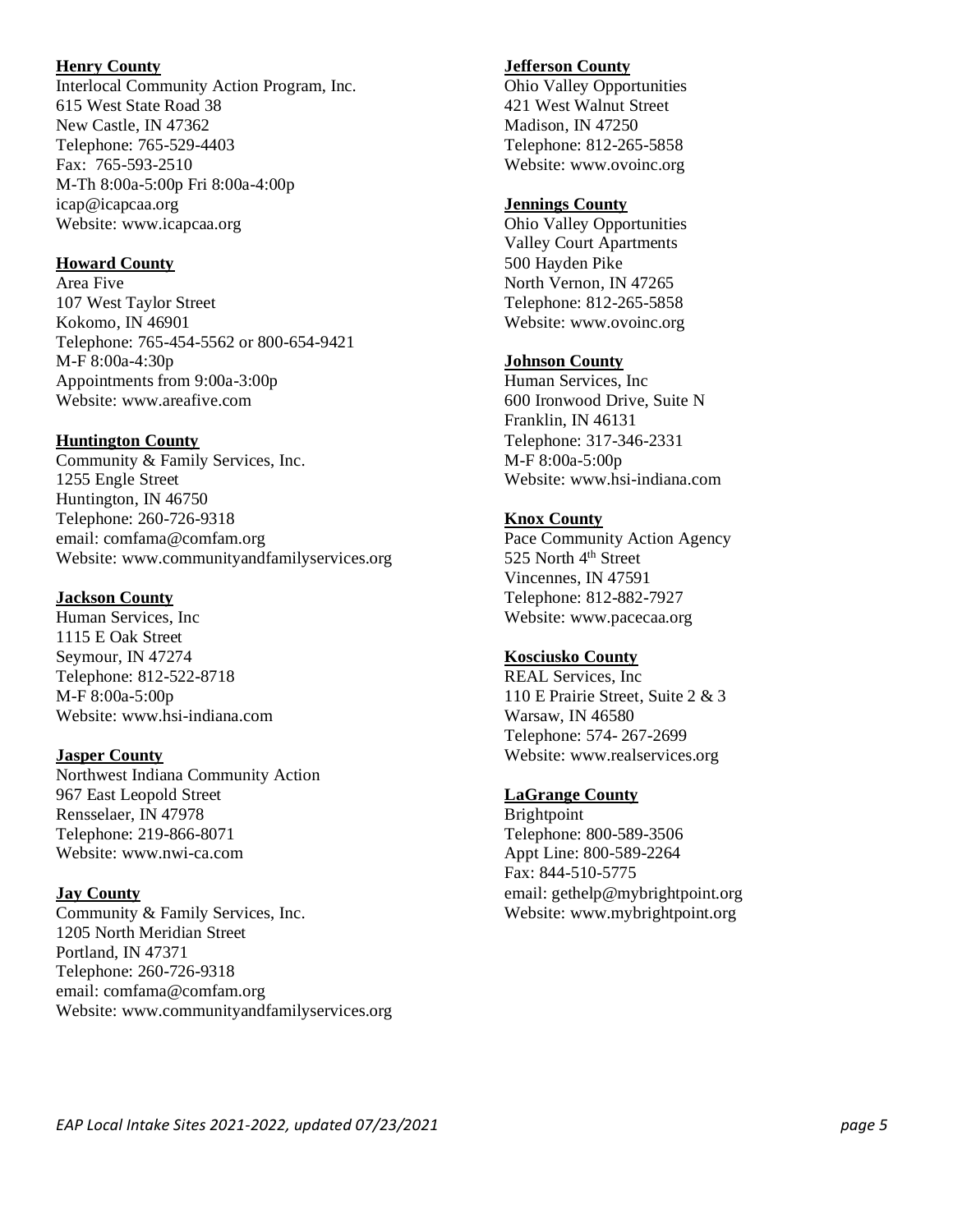#### **Lake County**

Northwest Indiana Community Action Lake County Community Services, Inc 1450 East Joliet Street, Suite 202 Crown Point, IN 46307 Telephone: 219-663-0627 Website: www.nwi-ca.com

Northwest Indiana Community Action Gary Neighborhood Services 300 West 21st Avenue Gary, IN 46407 Telephone: 219-883-0431 Website: www.nwi-ca.com

Northwest Indiana Community Action Greater Hammond Community Services 824 Hoffman Street Hammond, IN 46320 Telephone: 219-932-4800 Website: www.nwi-ca.com

Northwest Indiana Community Action Healthy East Chicago, Inc. 100 West Chicago Avenue East Chicago, IN 46312 Telephone: 219-354-8089 Website: www.nwi-ca.com

#### **Laporte County**

North Central Community Action Agencies, Inc. 301 East 8<sup>th</sup> Street, Suite 107 Michigan City, IN 46360 Telephone: 219-872-1201 Website: www.nccomact.org

North Central Community Action Agencies, Inc. LaPorte Salvation Army 3240 Monroe Street LaPorte, IN 46350 Telephone: 219-326-5342 Website: www.nccomact.org

#### **Lawrence County**

Hoosier Uplands 710 6th Street Bedford, IN 47421 Telephone: 812-279-0412 Fax: 812-279-1891 Website: www.hoosieruplands.org

Hoosier Uplands 521 West Main Street Mitchell, IN 47446 Telephone: 812-849-4447 or 800-333-2451 Fax: 812-849-4467 Website: www.hoosieruplands.org

#### **Madison County**

Interlocal Community Action Program, Inc. 1106 Meridian Street, Suite 210 Anderson, IN 46016 Phone: 765-298-8086 Fax: 765-393-2505 M-Th 8:00a-5:00p Fri 8:00a-4:00p icap@icapcaa.org Website: www.icapcaa.org

#### **Marion County**

John H. Boner Neighborhood Center 2236 East  $10^{th}$  Street Indianapolis, IN 46201 Telephone: 317-223-0945 indyeap@jbncenters.org

John H. Boner Neighborhood Center Community Alliance of the Far Eastside (CAFÉ) 8902 East 38th Street Indianapolis, IN 46226 Telephone: 317-890-3288

John H. Boner Neighborhood Center Flanner House 2424 Dr. Martin Luther King Drive Indianapolis, IN 46208 Telephone: 317-925-4231

John H. Boner Neighborhood Center Concord Neighborhood Center 1310 South Meridian Street Indianapolis, IN 46225 Telephone: 317-637-4376

John H. Boner Neighborhood Center Edna Martin Christian Center 2605 East 25th Street Indianapolis, IN 46218 Telephone: 317-637-3776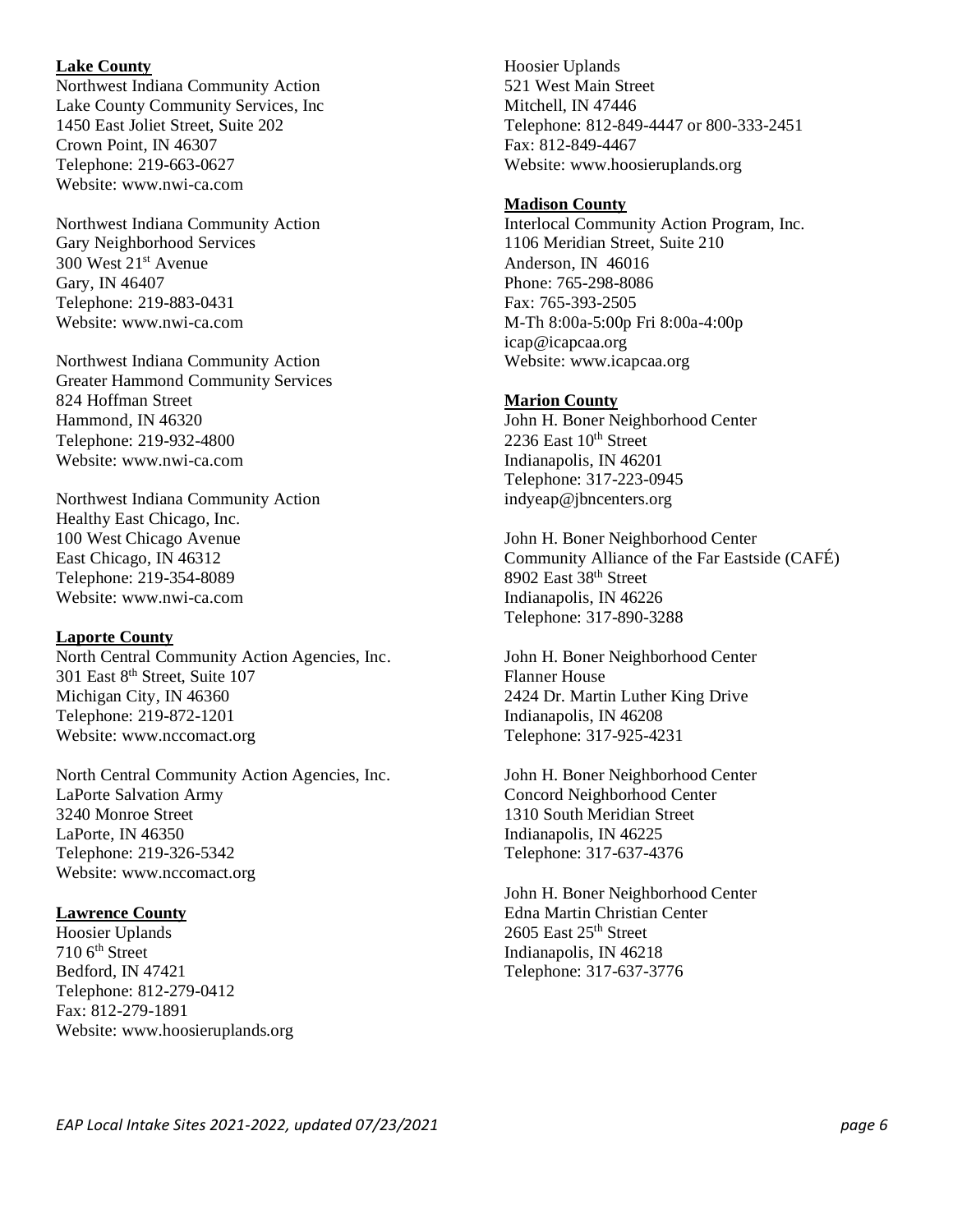John H. Boner Neighborhood Center Faye Biccard Glick Neighborhood Center 2990 West 71<sup>st</sup> Street Indianapolis, IN 46268 Telephone: 317-293-2600

John H. Boner Neighborhood Center Hawthorne Community Center 2440 West Ohio Street Indianapolis, IN 46222 Telephone: 317-637-4312

John H. Boner Neighborhood Center Southeast Multi-Service Center 901 South Shelby Street Indianapolis, IN 46203 Telephone: 317-236-7400

John H. Boner Neighborhood Center Mary Rigg Center 1920 West Morris Street Indianapolis, IN 46221 Telephone: 317-639-6106

## **Marshall County**

REAL Services, Inc Marshall County Resource Center 510 West Adams Street, Suite 110 Plymouth, IN 46563 Telephone: 574-935-0132 Website: www.realservices.org

#### **Martin County**

Hoosier Uplands 127 Water Street Shoals, IN 47581 Telephone: 812-247-3303 Fax: 812-247-2009 Website: www.hoosieruplands.org

#### **Miami County**

Area Five 661 East Main Street Peru, IN 46970 Telephone: 765-472-0713 or 800-654-9421 M-F 8:00a-4:30p Appointments from 9:00a-3:00p Website: www.areafive.com

#### **Monroe County**

South Central Community Action Program 1500 West 15th Street Bloomington, IN 47404 Telephone: 812-339-3447 Fax: 812-334-8366 email: eap@insccap.org Website: www.insccap.org

#### **Montgomery County**

Community Action of Western IN 2985 Industrial Boulevard Crawfordsville, IN 47933 Telephone: 765-362-3790 Fax: 765-392-3897 Website: www.capwi.org

#### **Morgan County**

South Central Community Action Program 159 West Morgan Street Martinsville, IN 46151 Telephone: 765-342-1518 Fax: 765-342-3460 email: eap@insccap.org Website: www.insccap.org

#### **Newton County**

Northwest Indiana Community Action Newton County Community Services 108 East State Street Morocco, IN 47963 Telephone: 219-285-2246 Website: www.nwi-ca.com

#### **Noble County**

Brightpoint 119 West Mitchell Street Kendallville, IN 46755 Telephone: 800-589-3506 Appt Line: 800-589-2264 Fax: 844-510-5775 email: gethelp@mybrightpoint.org Website: www.mybrightpoint.org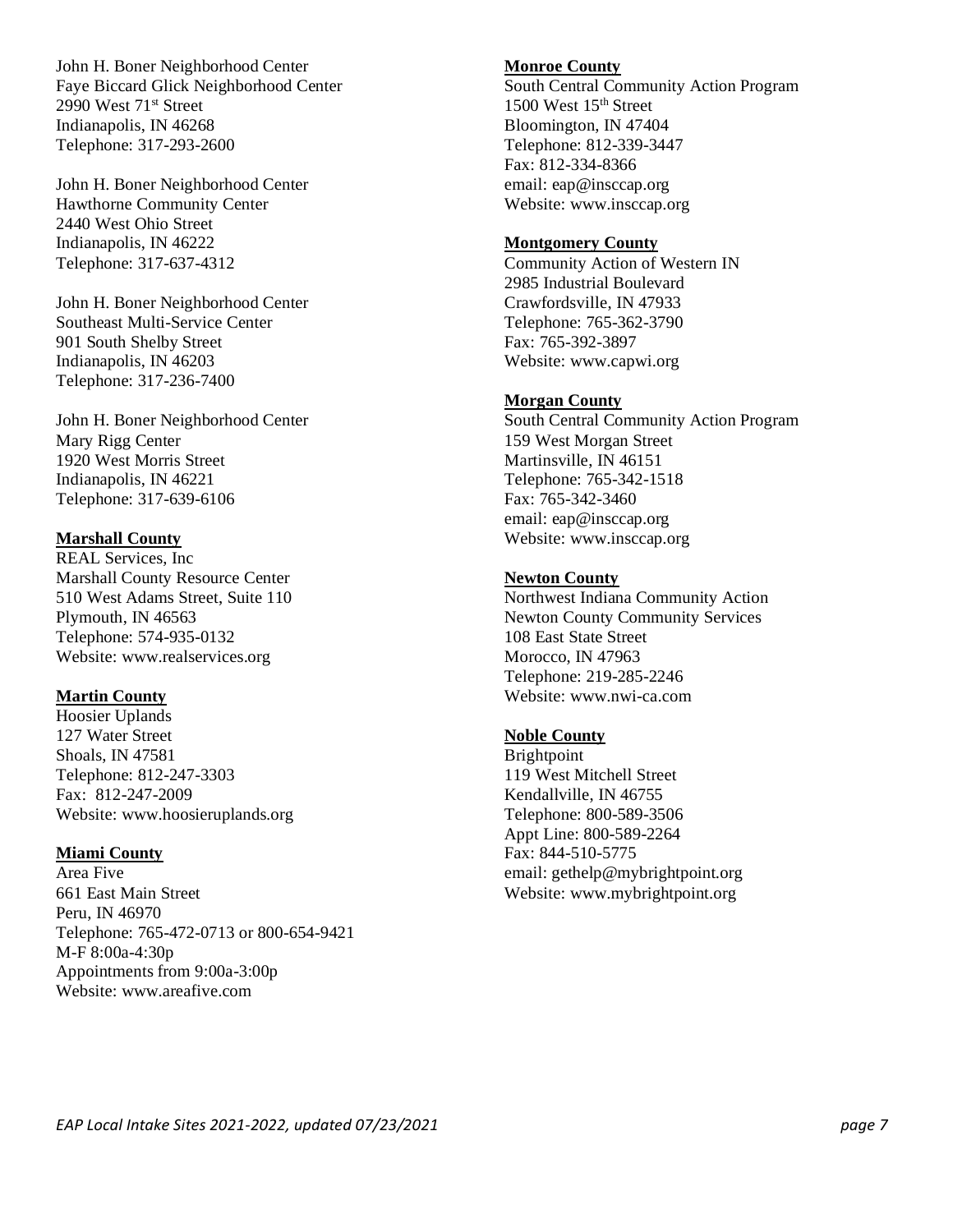## **Ohio County**

Southeastern Indiana Economic Opportunity Corp Head **Start** 591 Smart Drive Rising Sun, IN 47040 Telephone: 888-292-5475 Fax: 812-926-4475 Website: www.sieoc.org

## **Orange County**

Hoosier Uplands 200 West Court Street, Suite 3 Paoli, IN 47454 Telephone: 812-723-4607 Fax: 812-723-3496 Website: www.hoosieruplands.org

## **Owen County**

South Central Community Action Program 205 East Morgan Street, Suite D Spencer, IN 47460 Telephone: 812-829-2279 Fax: 812-829-2505 email: eap@insccap.org Website: www.insccap.org

# **Parke County**

Community Action of Western IN Family Health and Help Center 109 South Jefferson Street Rockville, IN 47872 Telephone: 765-569-4008 Website: www.capwi.org

# **Perry County**

Lincoln Hills Development Corporation Larry K Kleeman Center 302 Main Street Tell City, IN 47586 Telephone: 800-467-1435 Fax: 812-547-3466 Website: www.lhdc.org

# **Pike County**

TRI-CAP 809 East Illinois Street Petersburg, IN 47567 Telephone: 812-354-8721 Website: www.tri-cap.net

# **Porter County**

Northwest Indiana Community Action Portage Township Trustee 3590 Willow Creek Road, Suite B Portage, IN 46368 Telephone: 219-762-1623 Website: www.nwi-ca.com

Northwest Indiana Community Action Porter County Aging & Community Services 1005 Campbell Road Valparaiso, IN 46385 Telephone: 219-464-9736 Website: www.nwi-ca.com

# **Posey County**

Community Action Program of Evansville 1113 Main Street Mt Vernon, IN 47620-1563 Telephone: 812-838-4839 Website: www.capeevansville.org

## **Pulaski County**

North Central Community Action Agencies, Inc. Pulaski County Human Services 115 West Pearl Street Winamac, IN 46996 Telephone: 574-946-6500 Fax: 574-946-7271 Website: www.nccomact.org

# **Putnam County**

Western Indiana Community Action Agency 620 Tennessee Street Greencastle, IN 46135 Telephone: 765-653-4017 Fax: 765-653-8817 Website: www.wicaa.org

# **Randolph County**

Community & Family Services, Inc. Winchester, IN 47394 Telephone: 260-726-9318 email: comfama@comfam.org Website: www.communityandfamilyservices.org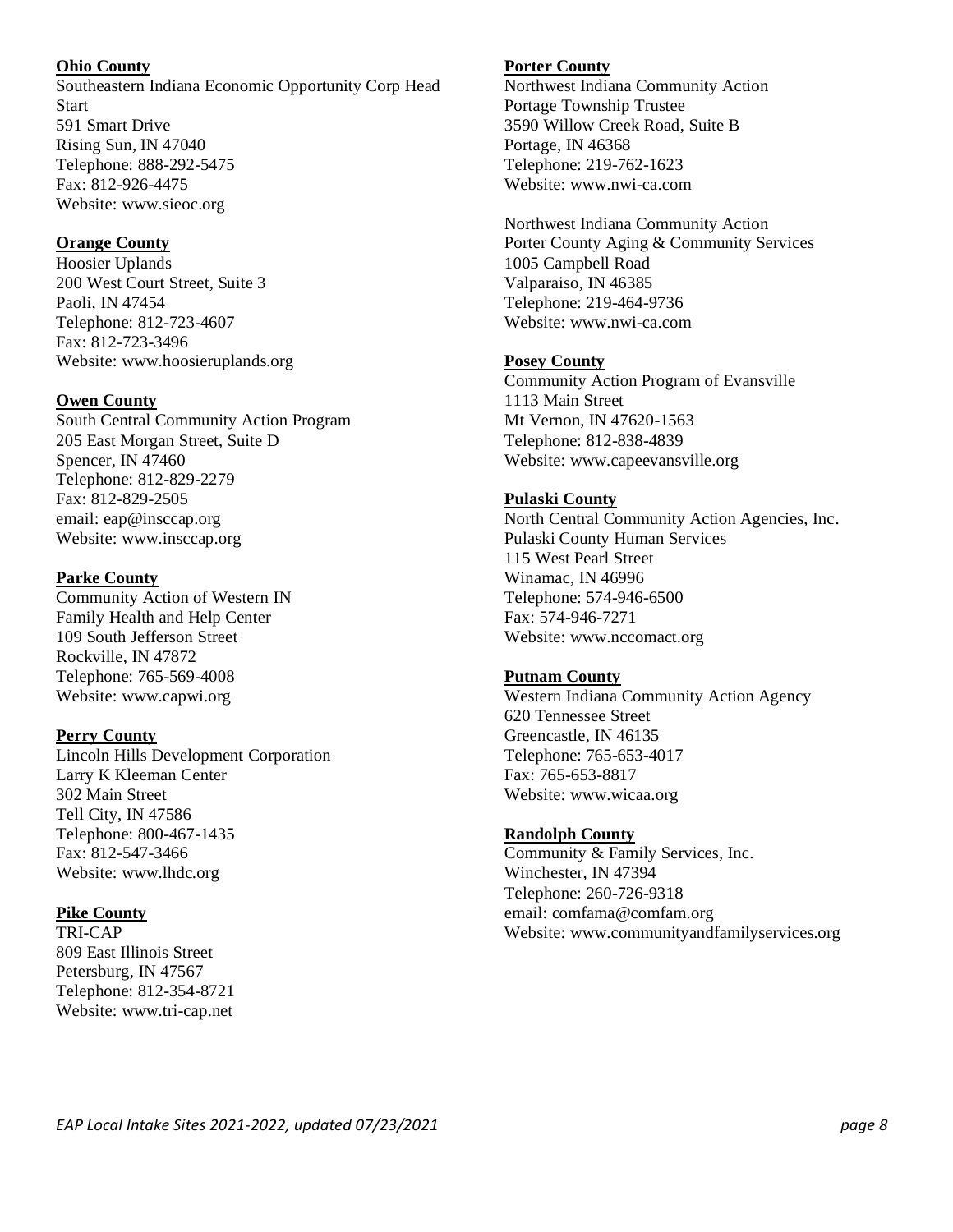## **Ripley County**

Southeastern Indiana Economic Opportunity Corp 920 County Line Road Suite C Batesville, IN 47006 Telephone: 888-292-5475 Fax: 812-926-4475 Website: www.sieoc.org

## **Rush County**

Interlocal Community Action Program, Inc. 525 East 7<sup>th</sup> Street Rushville, IN 46173 Telephone: 765-932-2863 Fax: 765-938-1911 M-Th 8:00a-5:00p Fri 8:00a-4:00p icap@icapcaa.org Website: www.icapcaa.org

## **Scott County**

Ohio Valley Opportunities Scott Valley Court 714 Morning Glory Drive Scottsburg, IN 47170 Telephone: 812-265-5858 Website: www.ovoinc.org

## **Shelby County**

Human Services, Inc 825 Elm Street Shelbyville, IN 46176 Telephone: 317-398-3153 Fax: 317-398-3154 M-F 8:00a-5:00p Website: www.hsi-indiana.com

# **Spencer County**

Lincoln Hills Development Corporation Community Service Center 501 Washington Street Rockport, IN 47635 Telephone: 800-467-1435 Fax: 812-649-2249 Website: www.lhdc.org

# **St. Joseph County**

REAL Services, Inc 1151 South Michigan Street South Bend, IN 46601 Telephone: 574-232-6501 or 800-225-3367 Website: www.realservices.org

## **Starke County**

North Central Community Action Agencies, Inc. Community Services of Starke County 311 East Culver Road Knox, IN 46534 Telephone: 574-772-7070 Website: www.nccomact.org

## **Steuben County**

Brightpoint 905 South Wayne Street Angola, IN 46703 Telephone: 800-589-3506 Appt Line: 800-589-2264 Fax: 844-510-5775 email: gethelp@mybrightpoint.org Website: www.mybrightpoint.org

## **Sullivan County**

Pace Community Action Agency 1130 Section Street Sullivan, IN 47882 Telephone: 812-638-2998 Website: www.pacecaa.org

## **Switzerland County**

Southeastern Indiana Economic Opportunity Corp. Switzerland County Library 205 Ferry Street Vevay, IN 47043 Telephone: 888-292-5475 Fax: 812-926-4475 Website: www.sieoc.org

# **Tippecanoe County**

Area IV 660 North 36th Street / PO Box 4727 Lafayette, IN 47903-4727 Telephone: 765-447-7683 Fax: 765-447-6862 M-F 8:00a-4:30p Website: www.areaivagency.org

#### **Tipton County**

Area Five Encore Lifestyle & Enrichment Center 900 E Jefferson Street, Suite A Tipton, IN 46072 Telephone: 765-675-4746 or 800-654-9421 By appointment only Website: www.areafive.com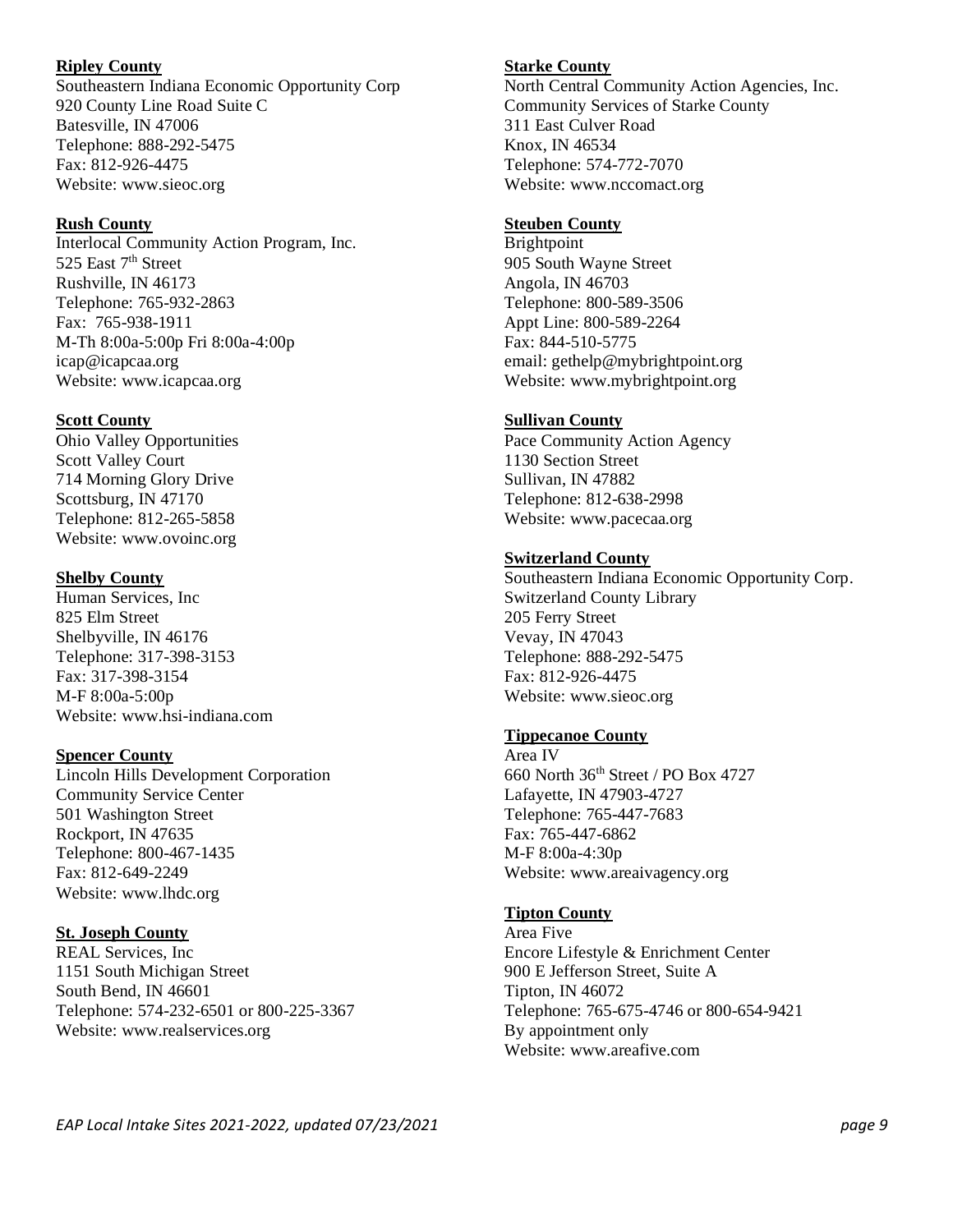## **Union County**

Southeastern Indiana Economic Opportunity Corp 2 East Seminary Street Liberty IN 47353 Telephone: 888-292-5475 By appointment only Website: www.sieoc.org

## **Vanderburgh County**

Community Action Program of Evansville 401 SE 6th Street, Suite 001 Evansville, IN 47713 Telephone: 812-425-4241 Fax: 812-425-4255 Website: www.capeevansville.org

## **Vermillion County**

Community Action of Western IN 312 Blackman Street, Suite B Clinton, IN 47842. Telephone: 765-832-7771 Fax: 765-832-5893 Website: www.capwi.org

## **Vigo County**

Western Indiana Community Action Agency 705 South 5<sup>th</sup> Street Terre Haute, IN 47807 Telephone: 812-234-3517 Fax: 812-242-6148 Website: www.wicaa.org

# **Wabash County**

Area Five 105 Olive Street Wabash, IN 46992 Telephone: 260-563-6860 or 800-654-9421 By appointment only Website: www.areafive.com

# **Warren County**

Community Action of Western IN 105 South Howard Street Oxford, IN 47971 Telephone: 765-793-3000 Fax: 765-793-5309 Website: www.capwi.org

Community Action of Western IN 418 Washington Street Covington, IN 47932 Telephone: 765-793-4881 Website: www.capwi.org

# **Warrick County**

TRI-CAP of Warrick County 499 West State Road 62 Boonville IN 47601 Telephone: 812-897-0364 Website: www.tri-cap.net

# **Washington County**

Hoosier Uplands 902 Aspen Drive Salem, IN 47167 Telephone: 812-883-5368 or 800-487-8890 Fax: 812-883-8085 Website: www.hoosieruplands.org

# **Wayne County**

Interlocal Community Action Program, Inc. 2519 E Main Street Suite 101 Richmond, IN 47374 Telephone: 765-488-2416 Fax: 765-488-2428 M-Th 8:00a-5:00p Fri 8:00a-4:00p icap@icapcaa.org Website: www.icapcaa.org

# **Wells County**

Community & Family Services, Inc. 1169 North Main Street, Suite 12 Bluffton, IN 46714 Telephone: 260-726-9318 email: comfama@comfam.org Website: www.communityandfamilyservices.org